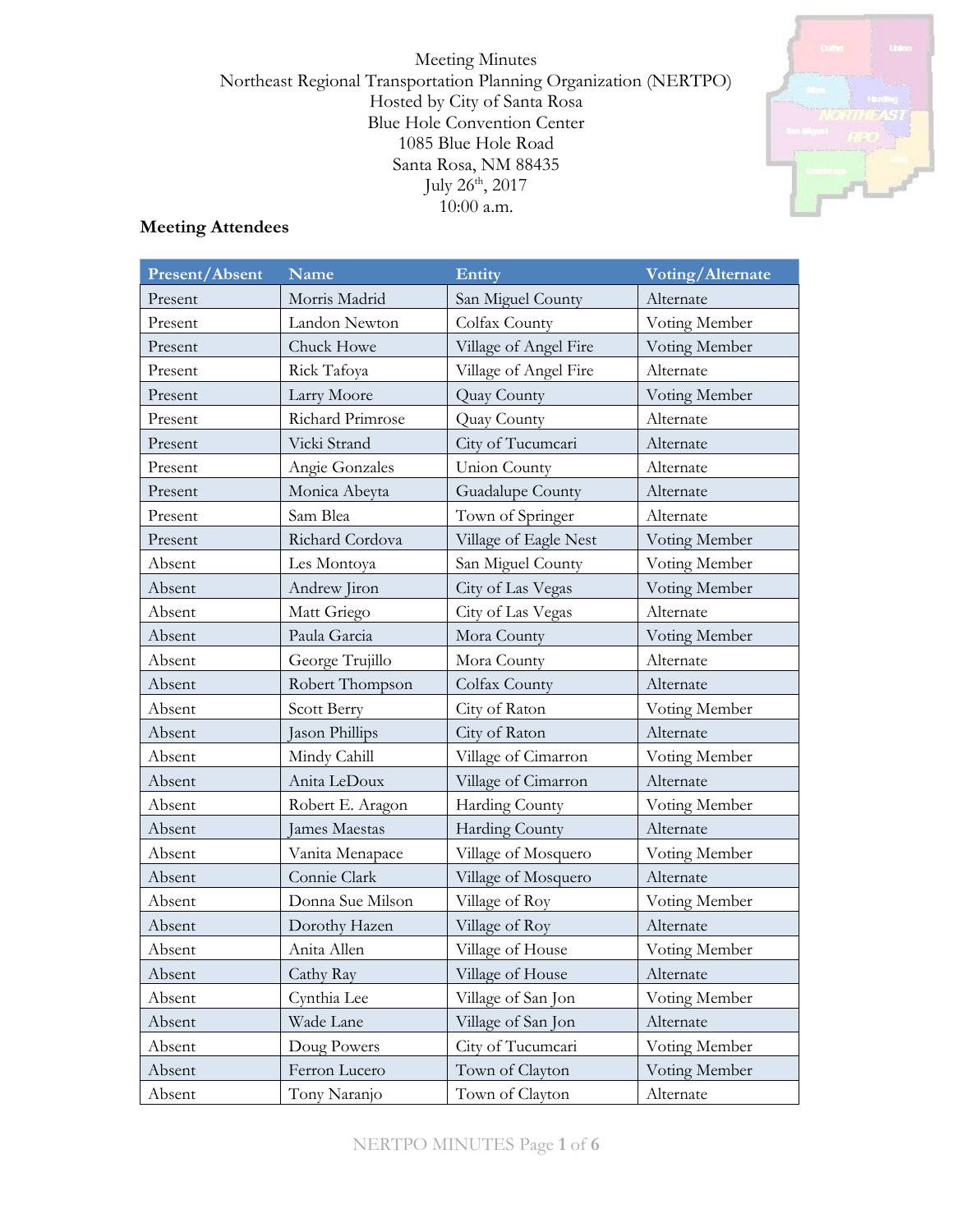|        |                       |                        |               | Union:           |
|--------|-----------------------|------------------------|---------------|------------------|
| Absent | Walter Hall           | <b>Union County</b>    | Voting Member |                  |
| Absent | Lee Dixon             | Village of Des Moines  | Voting Member | <b>Harding</b>   |
| Absent | Scott Warner          | Village of Des Moines  | Alternate     | <b>NORTHEAST</b> |
| Absent | None                  | Village of Pecos       | Voting Member |                  |
| Absent | None                  | Village of Pecos       | Alternate     |                  |
| Absent | Diane Brown           | Village of Folsom      | Voting Member | $\sqrt{1-x^2}$   |
| Absent | Mike Schoonover       | Village of Folsom      | Alternate     |                  |
| Absent | Mignon Saddoris       | Village of Grenville   | Voting Member |                  |
| Absent | Lynn Wiseman          | Village of Grenville   | Alternate     |                  |
| Absent | Larry Wallin          | Village of Logan       | Voting Member |                  |
| Absent | <b>Russell Feerer</b> | Village of Logan       | Alternate     |                  |
| Absent | Timothy P. Dodge      | City of Santa Rosa     | Voting Member |                  |
| Absent | Charles Garcia        | City of Santa Rosa     | Alternate     |                  |
| Absent | George Dodge Jr.      | Guadalupe County       | Voting Member |                  |
| Absent | Shawn Jeffrey         | Town of Springer       | Voting Member |                  |
| Absent | Mary Berglund         | Village of Eagle Nest  | Alternate     |                  |
| Absent | Don Flynn             | Village of Maxwell     | Voting Member |                  |
| Absent | Joanna Taylor         | Village of Maxwell     | Alternate     |                  |
| Absent | Laudente Quintana     | Village of Wagon Mound | Voting Member |                  |
| Absent | Nora Sanchez          | Village of Wagon Mound | Alternate     |                  |

# **New Mexico Department of Transportation (NMDOT) and Planners**

| David Trujillo -   | <b>NMDOT District IV Engineer</b>                                                   |
|--------------------|-------------------------------------------------------------------------------------|
| Heather Sandoval - | District IV Assistant Engineer                                                      |
| John Herrera –     | Local Government Road Fund (LGRF) Coordinator for District IV                       |
|                    | Dennis T. Salazar – NERTPO Planner/Program Manager for the Northcentral NM Economic |
|                    | Development District (NCNMEDD)                                                      |
| Vincent M. Soule – | NERTPO Planner/Program Manager for the Eastern Plains Council of                    |
|                    | Governments (EPCOG)                                                                 |

# **Guests**

| Daniel Gurule-    | City of Las Vegas                  |
|-------------------|------------------------------------|
| Paul Jenkins -    | Grow Raton                         |
| Ralph Lopez -     | City of Tucumcari                  |
| Danica Gonzales - | City of Santa Rosa                 |
| Ken Flores –      | Guadalupe County                   |
| Roman Garcia -    | Town of Vaughn                     |
| Tim Hagaman –     | NM economic Development Department |

# **I. Call to Order**

The Meeting was called to order at 10:07 AM by Chairman Richard Cordova.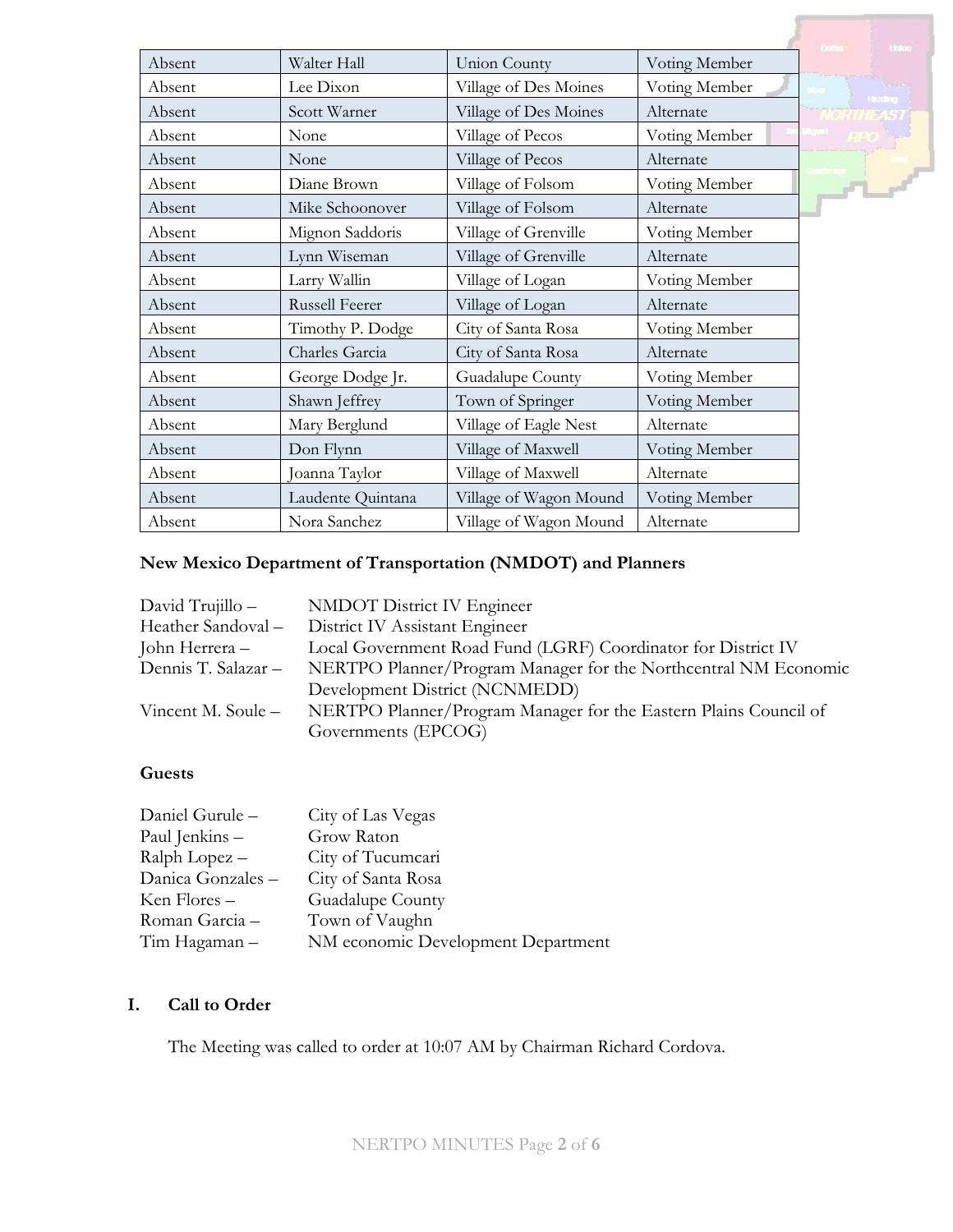## **II. Pledge of Allegiance/New Mexico State Flag**

The Pledge of Allegiance and the salute to the New Mexico State Flag was led by Vice-Chairman Chuck Howe.

#### **III. Welcome**

Chairman Cordova welcomed everyone to the City of Santa Rosa. Individual introductions were conducted by all in attendance. Mayor Campos of the City of Santa Rosa gave a welcome to all in the City of Santa Rosa.

## **IV. Approval of Agenda**

Motion to approve agenda: Landon Newton - Colfax County Second: Chuck Howe - Village of Angel Fire No opposition was voiced. Motion carried.

**V. Approval of Minutes** (June 27<sup>th</sup>, 2017- Angel Fire, NM)

Motion to approve the minutes presented: Vicki Strand - City of Tucumcari Second: Sam Blea - Town of Springer No opposition was voiced. Motion carried.

## **VI. NMDOT District Four Update/ NMDOT Staff** (Mr. David Trujillo-District Four Engineer and Staff)

Mr. David Trujillo gave a brief update of the operations in NMDOT District IV:

- Mowing and patching is going on right now
	- o Some issues are there with mowers breaking down
	- o Blade patching is ongoing
- Winter maintenance operations are ongoing now
- Raton project interchange is getting close to completion
	- o Hoping to be complete by fall
	- o \$10 million project
	- o There were large change orders that created some delays on the project
- Bridge rehab in Colfax and Mora ongoing towards completion
- I-25 projects for improvement have been done
- Santa Rosa area: game fencing project is ongoing
- Guardrail projects ongoing in Santa Rosa going on
	- o New federal standards are being done with guardrails
- $\Box$  64/87 work being done that falls into safety
- NM 456 North of Clayton bridge project completed
- Las Vegas area: NM 434 project ongoing (towards Angel Fire)
	- o Two new brides in service
	- o Redesign on some parts
	- o This is time and labor intensive project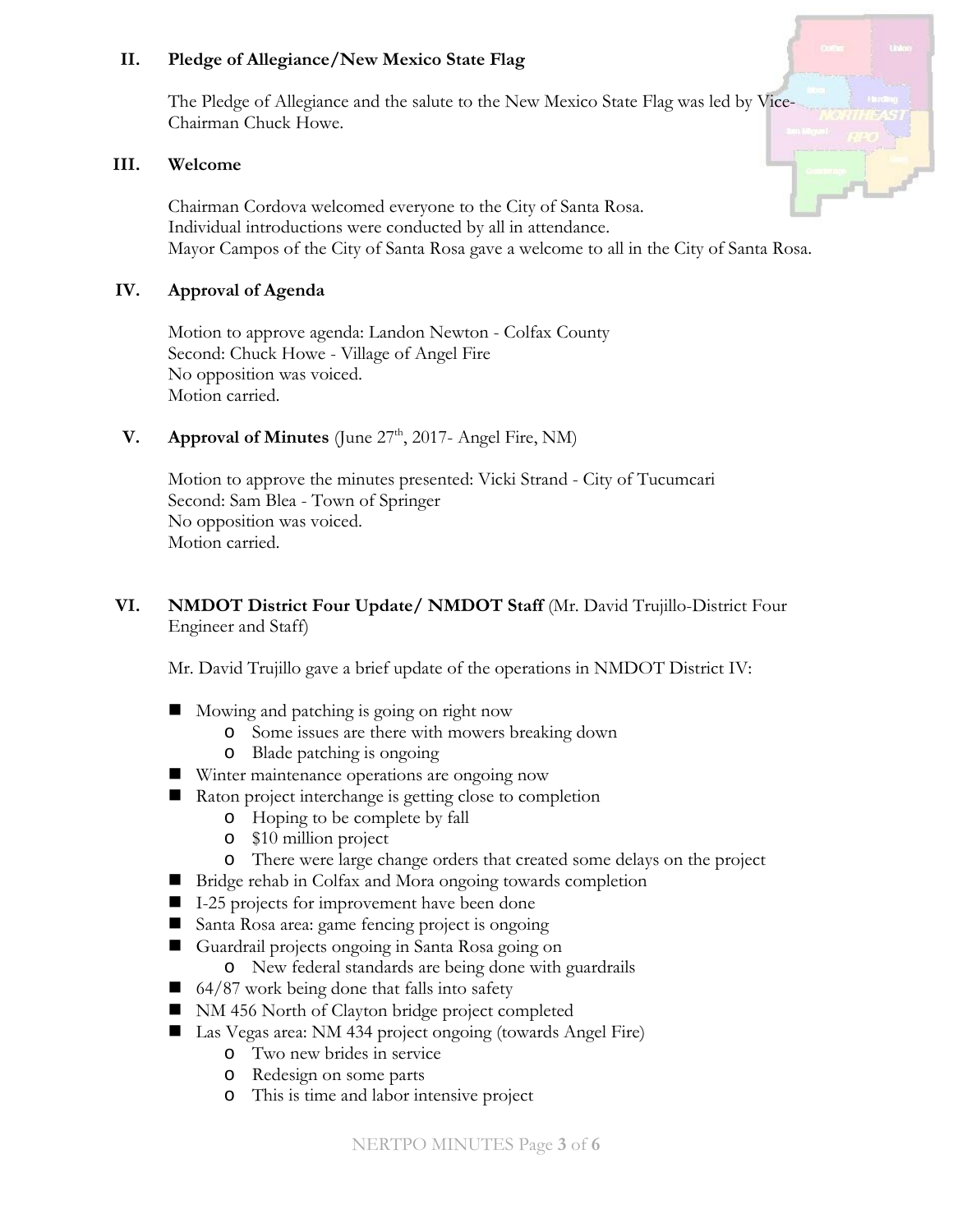- o They are getting ready to pave
- o Shooting for fall completion
- NM 518: 13 miles to rehab towards Mora
	- o Should be starting next week
	- o Mill and Fill
- NM 283 bridge rehab project completed
- Crack sealing in NM 518 area and around NM 104
- In Santa Rosa area: close to completion of guard rails on I-40
- Rest area in Anton Chico ongoing
- Tucumcari area: NM 209 bridge replacement was completed
- $\blacksquare$  NM 104 bridge replacement is about 40% into the project
	- o Can be completed over the winter
- Bridge rehab projects in NM 469 east of Santa Rosa ongoing
- Overlay on bridges will be done
- Millings have been given approval by USDOT for the District to use

This concluded the presentation by Mr. Trujillo

Mr. Trujillo's staff was thanked by the members for doing an exertional job in the projects. NM 193 was asked about by Mr. Landon Newton. Mr. Trujillo stated that it does need work and are looking into addressing the road. HWY 72 was asked about, the fencing there is close to the highway and has raised concerns with safety for pedestrians. Ms. Heather Sandoval addressed the question stating reasoning and standards to follow with the fencing. On I-40, a sink hole has affected the interstate. Mayor Campos stated that it looks like a sinkhole could be developing and would like to know if something could be done. NMDOT stated they will look into it.

**VII. Presentation:** 2018 – 23 STIP (Ms. Heather Sandoval – District IV Assistant Engineer and NMDOT Staff)

MAP and handouts were offered by Ms. Heather Sandoval. Ms. Sandoval stated that she will PDF the handouts to send out. Some money was available to use that allowed them to get projects on the STIP. A new amendment will be released in the future as they allocate funds to projects. Projects are typically funded in two year amounts as to allow projects to start and to let them (NMDOT D4) to utilize what monies become available, as money is limited. FY 18-21 is constrained to \$25 million. The beginning years are mainly planning years. Some projects may be pushed out as time goes on. Ms. Sandoval announced that FHWA is having a Buy America training and recommended attendance. John Herrera announced that Match waiver is on July 30<sup>th</sup>. Agreements need cover letter, resolution, and all other items he has listed to those who have asked. Without every single document, he cannot process the waiver. If any help is needed, please contact them. Ms. Sandoval asked that anyone who has not gotten anything back concerning disbursement request to let them know.

The members commented on the great work relation they have with Ms. Sandoval and Mr. Herrera.

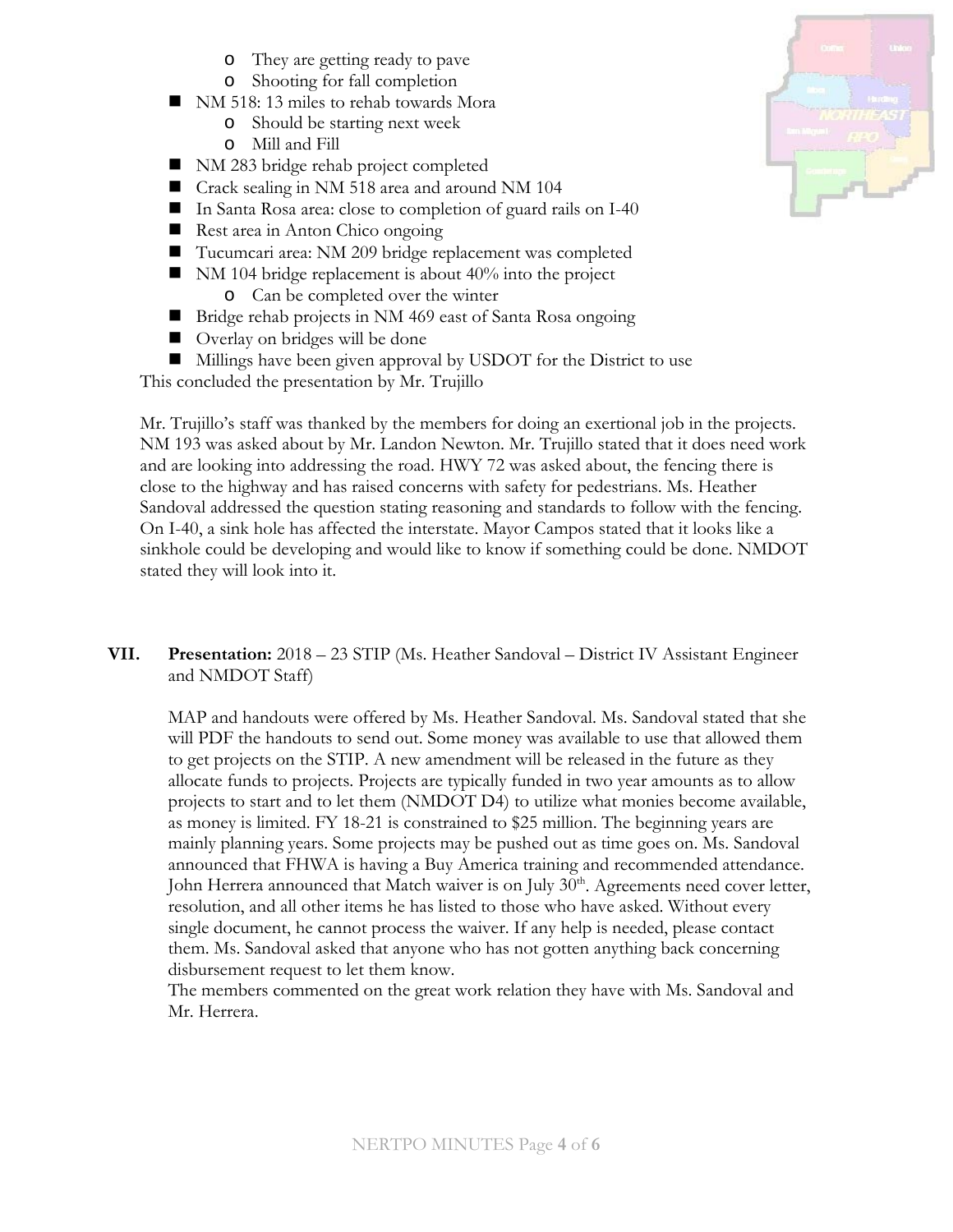## **VIII. Approval of Resolution: ACTION ITEM:** Resolution No. 2017-01 – Approving Public Meeting Notice Requirements

Chairman Cordova introduced the resolution and planner Vincent M. Soule gave a brief overview of the resolution.

Motion to approve Resolution No. 2017-01 : Chuck Howe – Village of Angel Fire Second: Vicki Strand – City of Tucumcari No opposition was voiced. Motion carried.

## **IX. Presentation:** NERTPO Regional Planning (NERTPO Planners)

Presentation may be available upon request.

Planners Dennis T. Salazar and Vincent M. Soule presented a presentation to the members concerning new operations for the RTPO. This included have a preplanned and consistent schedule year after year. The schedule of meetings included five business meetings and five workshops. This RTPO will be the only one that will fully utilize two CoGs in an effort to streamline capabilities by utilizing a single email as a point of contact. This also will allow for same level of service for all entities.

Social media outreach was also talked about so all people can be involved with viewing our meetings without the limitation of transportation. Younger generations may also begin to get involved if social media is used.

By having one email, there will only be one email that will distribute information to the whole membership and interested parties. This gives a single presence to the public. This also allows the case for one planner to keep communications constant if another is not available.

All emails will automatically be blogged on our website. This allows for automatic archiving. If someone is unable to get our emails, they may go online and view it. If planners change, the RTPO email will stay the same. This allows for no hick ups in communication in the future.

This is an innovative approach that other RTPOs are not currently doing. This also addresses public participation.

Material distributed will be the same. It can be implemented by October  $1<sup>st</sup>$  of this year. Support was voiced for the plan.

Senior centers with AAA are already doing a simple contact system such as presented. Dennis T. Salazar recommended asking the centers about their feedback on their system. The senior centers have been doing this for a couple years.

Chairman Cordova stated that there should be a resolution to support the process. Planners will present this at the next meeting.

### **X. Discussion**: Project Status update (Local Government Members)

Mayor Campos stated that there are projects going on, as stated earlier. Mayor Campos stated that the entity has events going on and plan to utilize what resources they can when they can. Many resources are being utilized in order to help the infrastructure of the entity.